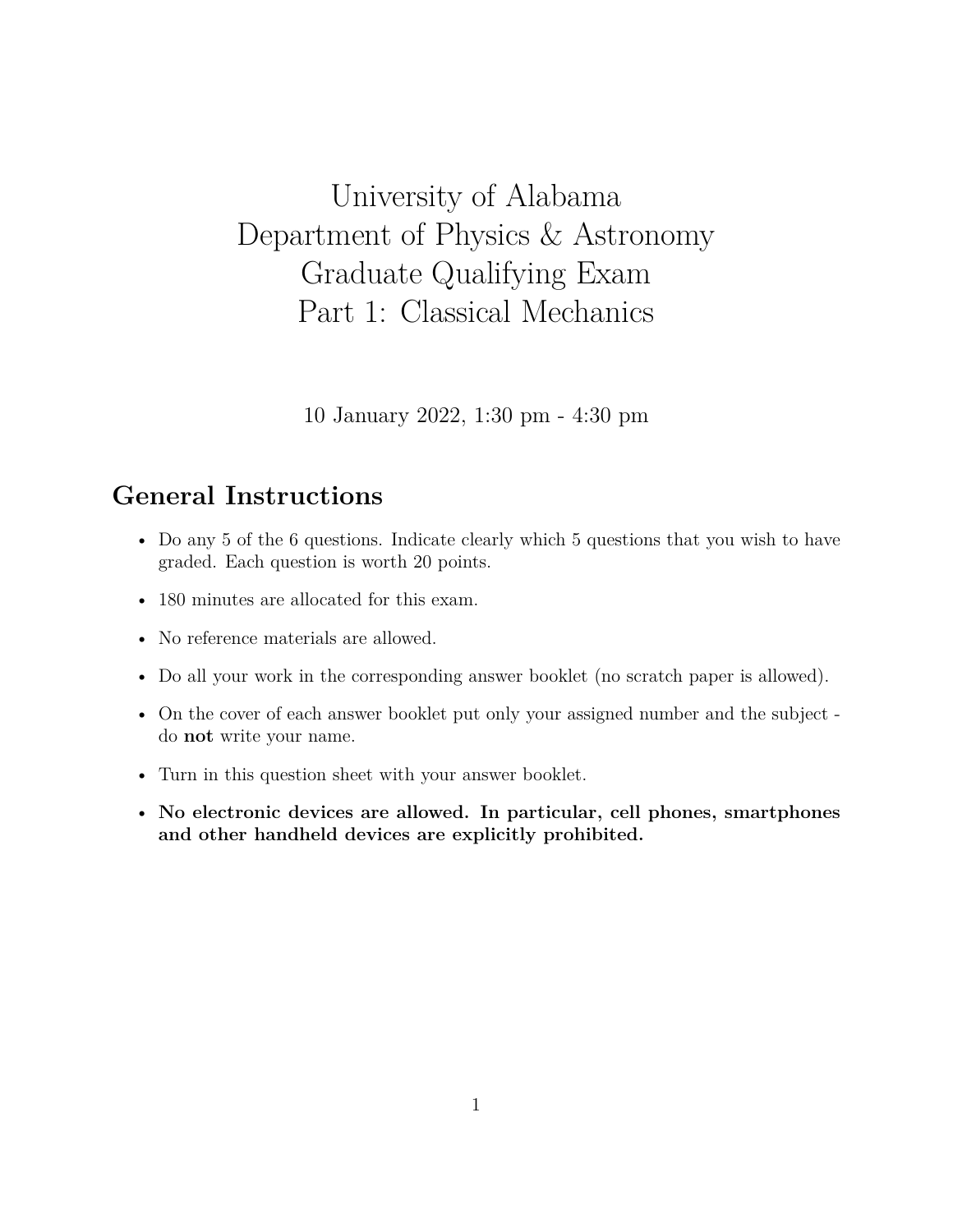- 1. Consider a pendulum consisting of a thin solid uniform rod of mass  $m$  and length  $L$ , shown in the figure.
	- (a) (**16 points**) Find the Lagrangian and equation of motion for the pendulum. Assume the motion is in a plane.
	- (b) (**4 points**) Find the frequency of small oscillations.

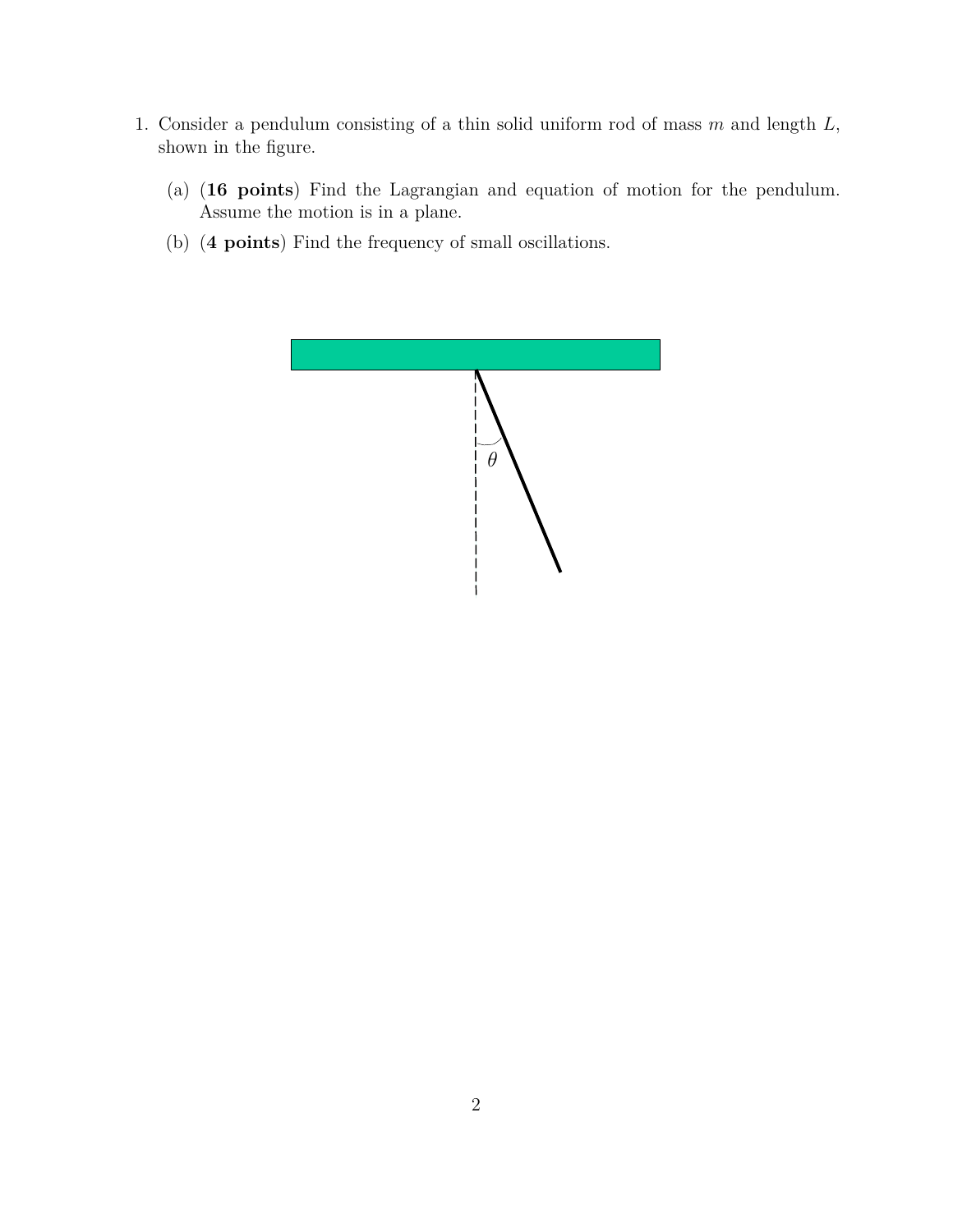- 2. *n* masses, each with a value of  $m = 10$  grams, are in contact with each other and form a straight line segment along the x–axis. Another mass  $M(≠ m)$  moving with speed v along the x–axis strikes one of the masses at the end of the line segment. Assume the collision is elastic and that all motion after the collision remains along the  $x$ −axis.
	- (a) (**5 points**) Is it possible for only one mass to be moving after the collision? Explain.
	- (b) (**10 points**) If two, and only two, masses are moving after the collision what are their speeds? [Hint: there are two different cases.]
	- (c) (**5 points**) If in part (b) the two masses moving after the collision have equal  $\sigma$  points) if in part (b) the two masses move-<br>speeds, what are the possible values for M?

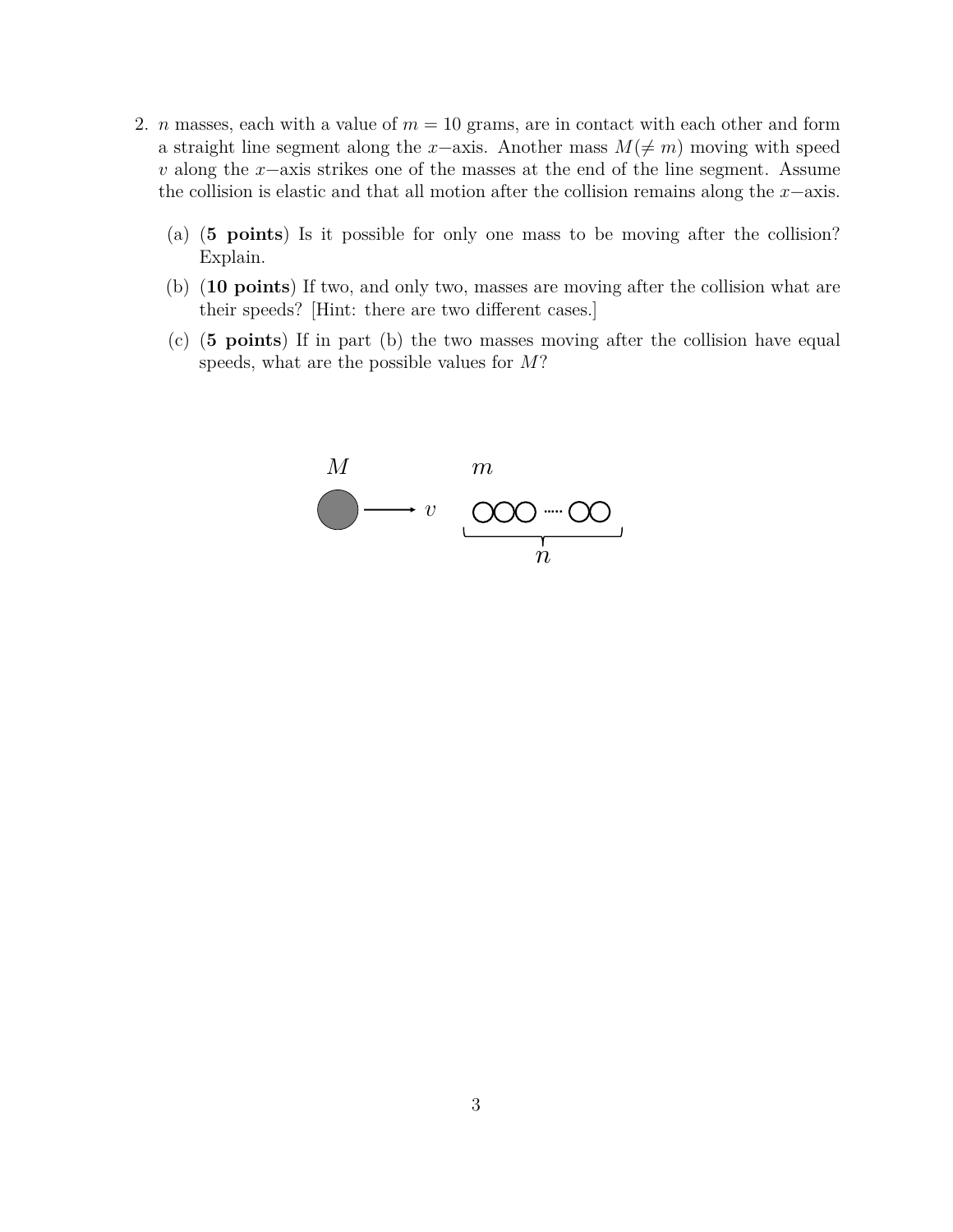3. Consider a circular orbit of a massive object moving within a spherically symmetric gravitational potential produced by a mass distribution with a density described by a function  $\rho(r)$ . The "rotation curve", i.e. the speed of circular orbits as a function of radius r, is given by a power law of index  $\alpha$ , where  $-\frac{1}{2} < \alpha \leq 1$ :

$$
v_c(r) = v_0 \left(\frac{r}{r_0}\right)^{\alpha}.
$$

- (a) (**15 points**) What is the form of the density distribution  $\rho(r)$ , in terms of r, r<sub>0</sub>,  $v_0$ , and  $\alpha$ ?
- (b) (**5 points**) No real physical system can fully be described by this rotation curve at all radii. Using the mass contained within a radius  $r$ , argue why any real system must deviate from this parametrization at sufficiently large radius.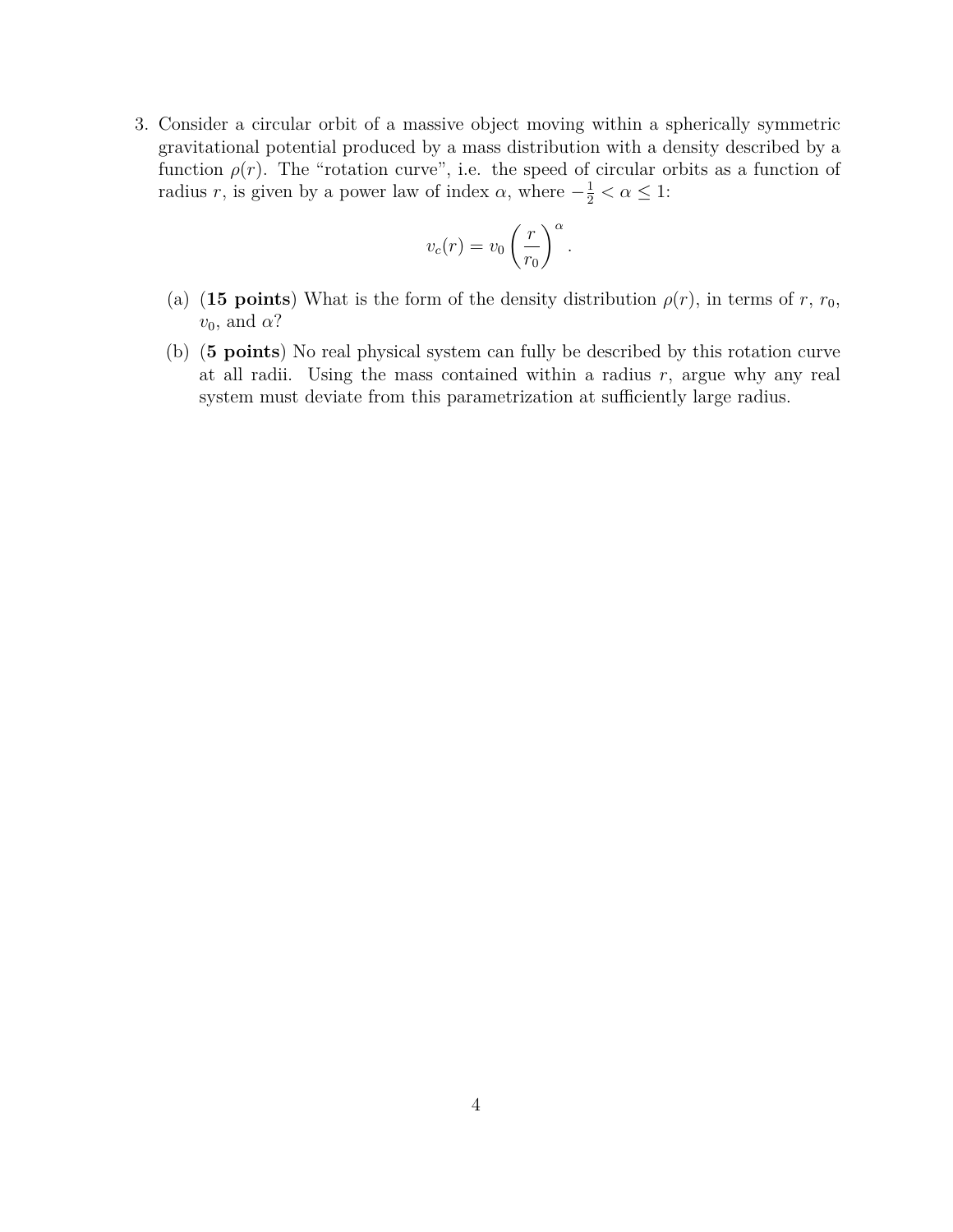- 4. A ball is thrown with initial speed  $v_0$  from an inclined plane. The plane is inclined at an angle  $\phi$  above the horizontal, and the ball's initial velocity is at an angle  $\theta$  above the plane  $(\theta + \phi < 90^{\circ})$ . Choose axes with x measured up the slope and y normal to the slope.
	- (a) (**10 points**) Write down Newton's second law using these axes and find the ball's position as a function of time.
	- (b) (**5 points**) Show that the ball lands a distance  $R = \frac{2v_0^2 \sin \theta \cos(\theta + \phi)}{g \cos^2 \phi}$  $\frac{\ln \theta \cos(\theta + \phi)}{g \cos^2 \phi}$  from its launching point.
	- (c) (**5 points**) Show that for a given  $v_0$  and  $\phi$ , the maximum possible range up the incline plane is  $R_{max} = \frac{v_0^2}{g(1+\sin\phi)}$ .

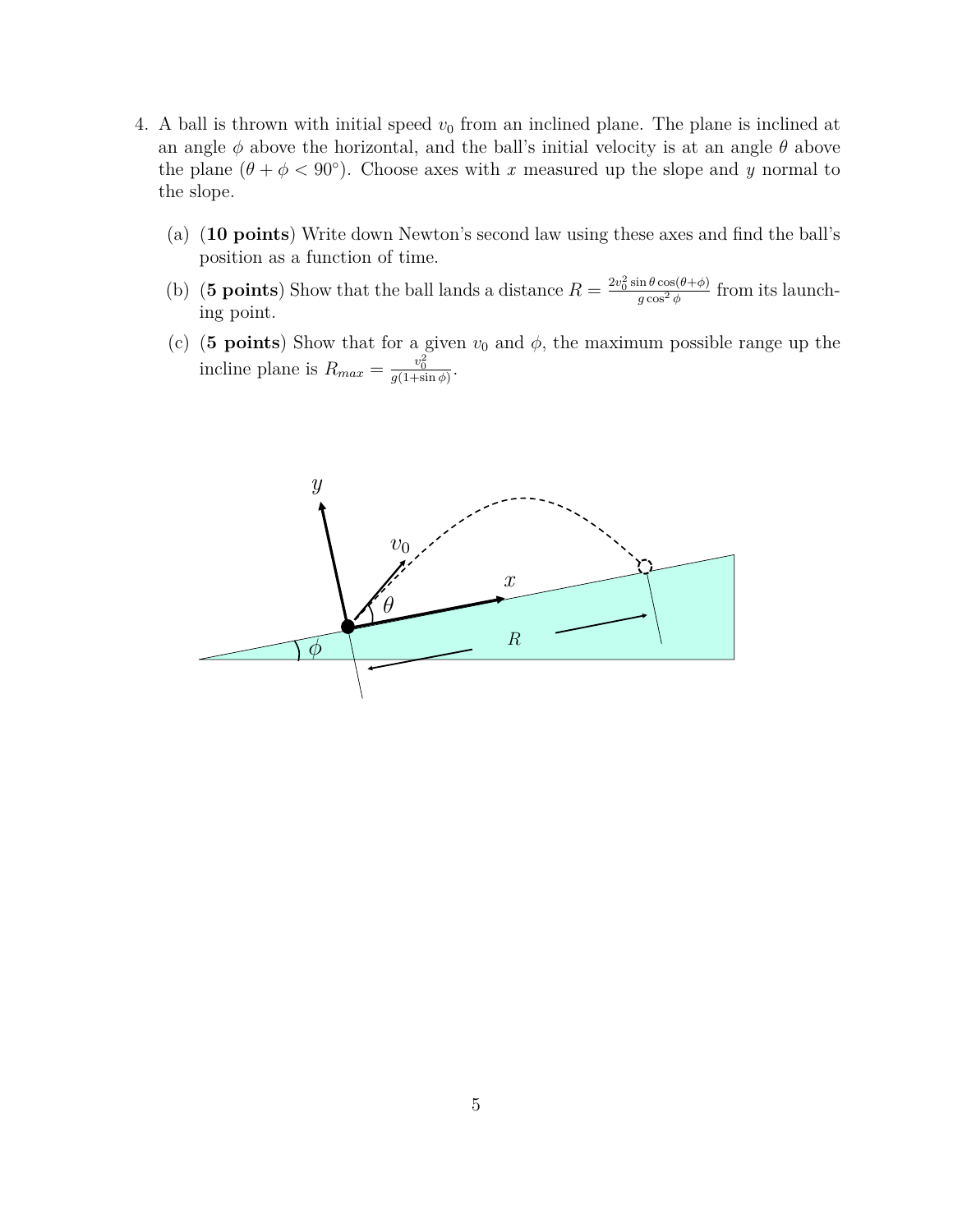- 5. Consider the motion of two particles A and B with masses  $m_A$  and  $m_B$ , respectively, in the xy-plane. The potential of this system is given by  $V(r) = \frac{1}{2}\kappa r^2$ , where  $\kappa$  is a positive constant, and r is the distance between the particles.
	- (a) (**4 points**) Write the Lagrangian of the system in terms of the position vectors for A and B:  $\vec{x}_A = (x_A, y_A)$  and  $\vec{x}_B = (x_B, y_B)$ , where  $x_A$ ,  $y_A$ ,  $x_B$  and  $y_B$  are Cartesian coordinates.
	- (b) (**4 points**) From the Lagrangian, write the Euler-Lagrange equations for the two particles.
	- (c) (**4 points**) Calculate the total momentum of the system, and show that it is conserved.
	- (d) (**4 points**) Calculate the total angular momentum of the system, and show that it is conserved.
	- (e) (4 points) In the center of mass frame,  $m_A\vec{x}_A + m_B\vec{x}_B = 0$ , express the Lagrangian of the system in terms of  $\vec{r} = \vec{x}_A - \vec{x}_B$ .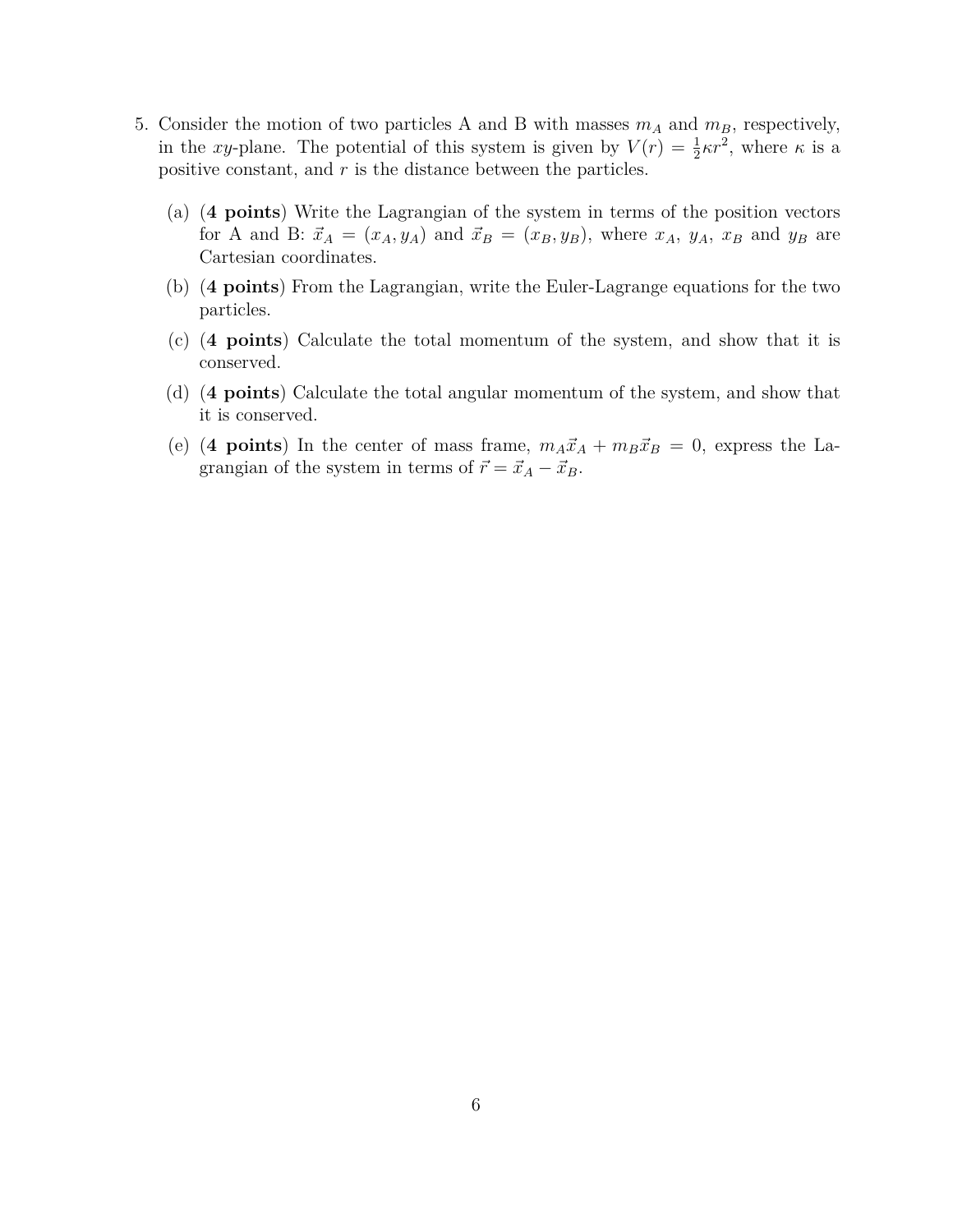6. In the pulley system shown in the figure, two masses, m and  $M > 2m$ , are connected with a massless string. The left pulley is massless, while the right one has mass  $m_P$ with radius R and its moment of inertia is given by  $I = \frac{1}{2} m_P R^2$ . Assume that the string does not stretch and the pulleys are frictionless. !  $\frac{1}{2}m_P R^2$ . Assu m + *m<sup>B</sup>* ).<br>h *d*<sub>B</sub> *dt*<sup>2</sup> <sup>−</sup> *<sup>y</sup><sup>B</sup>*

> (20 points) Express the acceleration of the mass M in terms of m, M,  $m_P$  and g (the  ${\bf free-fall}\,\,{\rm acceleration}).$

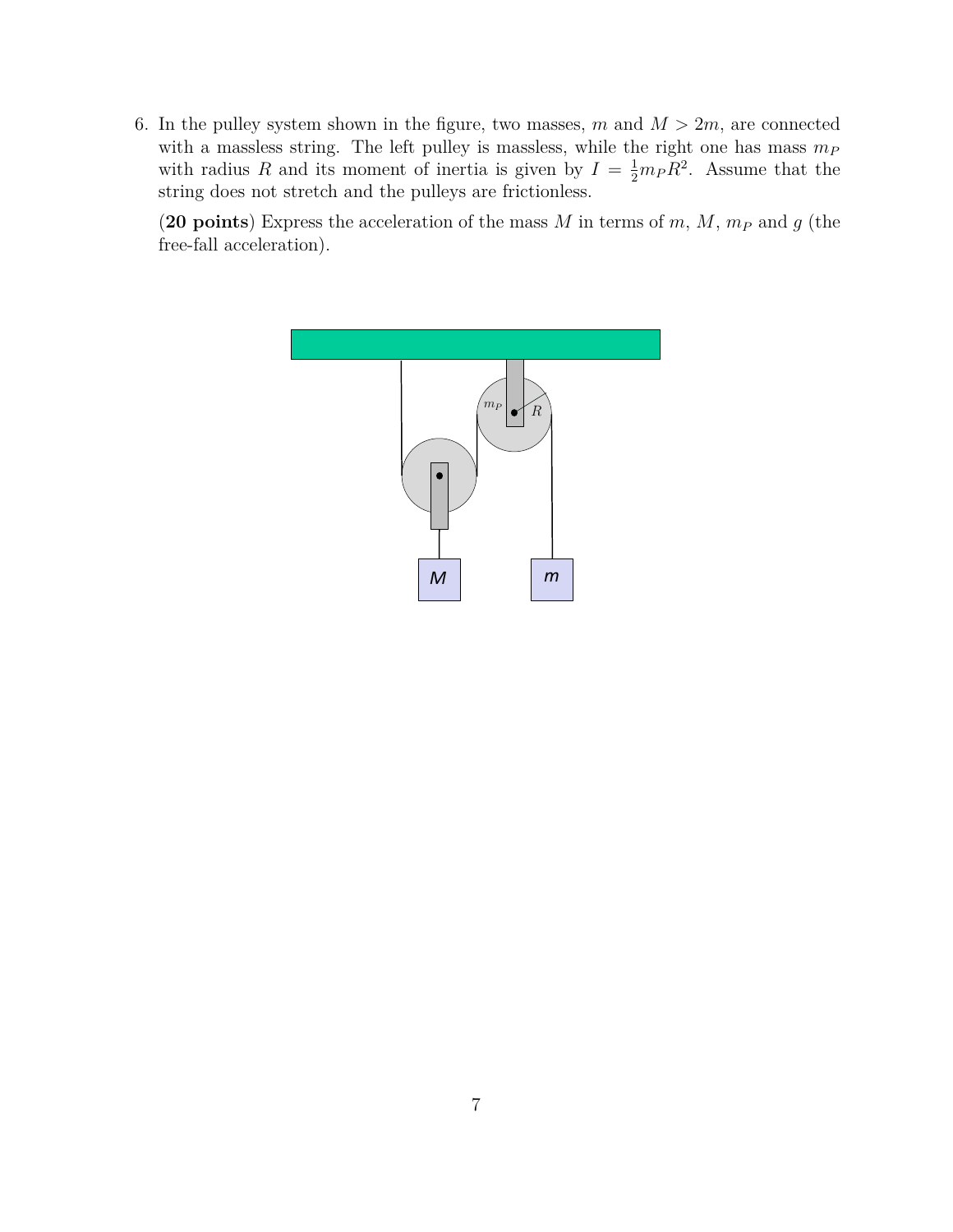## University of Alabama Department of Physics & Astronomy Graduate Qualifying Exam Part 2: Electromagnetism

11 January 2022, 1:30 pm - 4:30 pm

## **General Instructions**

- Do any 5 of the 6 questions. Indicate clearly which 5 questions that you wish to have graded. Each question is worth 20 points.
- 180 minutes are allocated for this exam.
- No reference materials are allowed.
- Do all your work in the corresponding answer booklet (no scratch paper is allowed).
- On the cover of each answer booklet put only your assigned number and the subject do **not** write your name.
- Turn in this question sheet with your answer booklet.
- **No electronic devices are allowed. In particular, cell phones, smartphones and other handheld devices are explicitly prohibited.**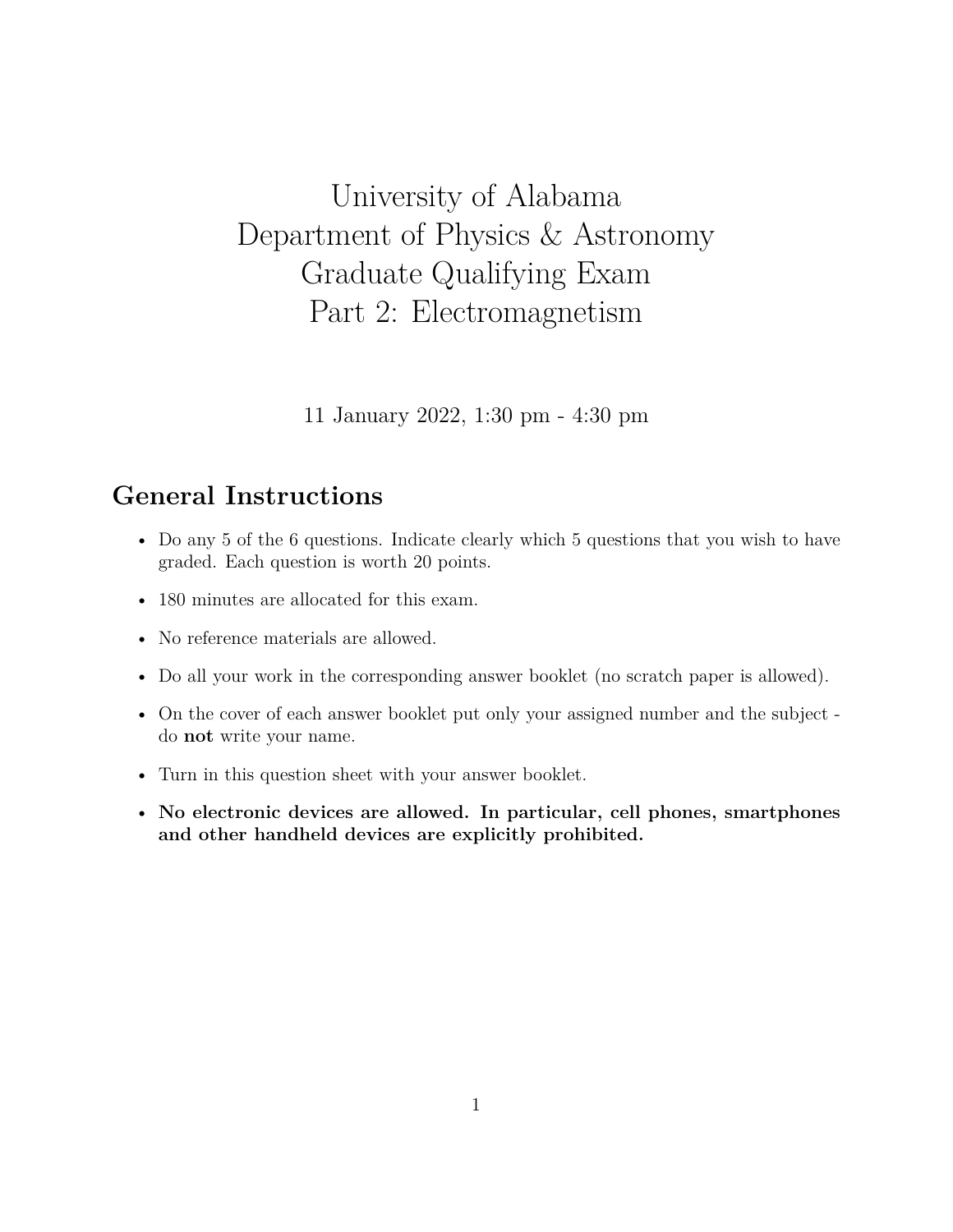1. Given the vector potential

$$
(A_r, A_\theta, A_\phi) = \left(0, 0, g \frac{1 - \cos \theta}{r \sin \theta}\right),
$$

written in spherical coordinates  $(r, \theta, \phi)$ ,

- (a) (5 points) find the resulting magnetic field  $\vec{B}$ , and the total magnetic flux  $\oint \vec{B} \cdot d\vec{S}$ through a sphere of radius  $\overline{r}$  centered at the origin.
- (b) (**5 points**) Does the 'identity'  $\nabla \cdot \nabla \times \vec{A} = 0$  hold everywhere, and if not, why not?
- (c) (**5 points**) Write down the force on an electric charge in this field and show that the angular momentum  $\vec{L}$  of the electric charge is not conserved, but its magnitude is.
- (d) (5 points) Show  $\vec{L} + C\hat{\mathbf{r}}$  is conserved, where  $\hat{\mathbf{r}}$  is the unit vector in the radial direction, and  $C$  is a constant. What is the value of  $C$ ?

The curl in spherical coordinates is

$$
\nabla \times \vec{A} = \left( \frac{1}{r \sin \theta} \left( \partial_{\theta} (\sin \theta A_{\phi}) - \partial_{\phi} A_{\theta} \right), \frac{1}{r \sin \theta} \partial_{\phi} A_{r} - \frac{1}{r} \partial_{r} (r A_{\phi}), \frac{1}{r} \left( \partial_{r} (r A_{\theta}) - \partial_{\theta} A_{r} \right) \right)
$$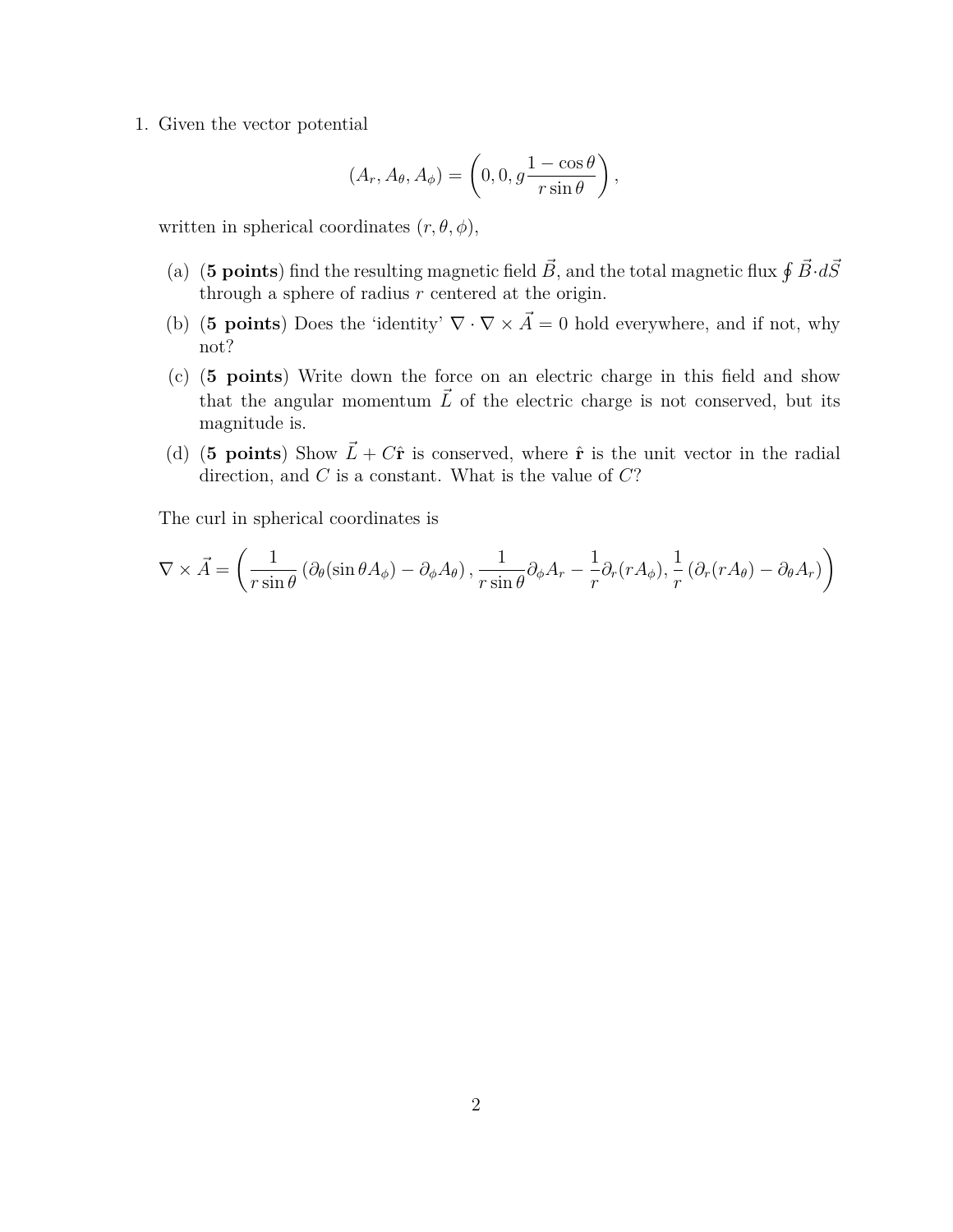2. Consider two parallel circular wire rings of radius  $R$  on a common axis, separated by a distance  $2D$ . The rings carry the same current I, in the same direction. Defining z as the vertical displacement from the center point, as shown:



- (a) (**10 points**) Write down a second order Taylor expansion in the z coordinate around  $z = 0$  of the magnetic field  $\vec{B}$  along the z axis.
- (b) (**10 points**) For what value of D is the field uniform to second order?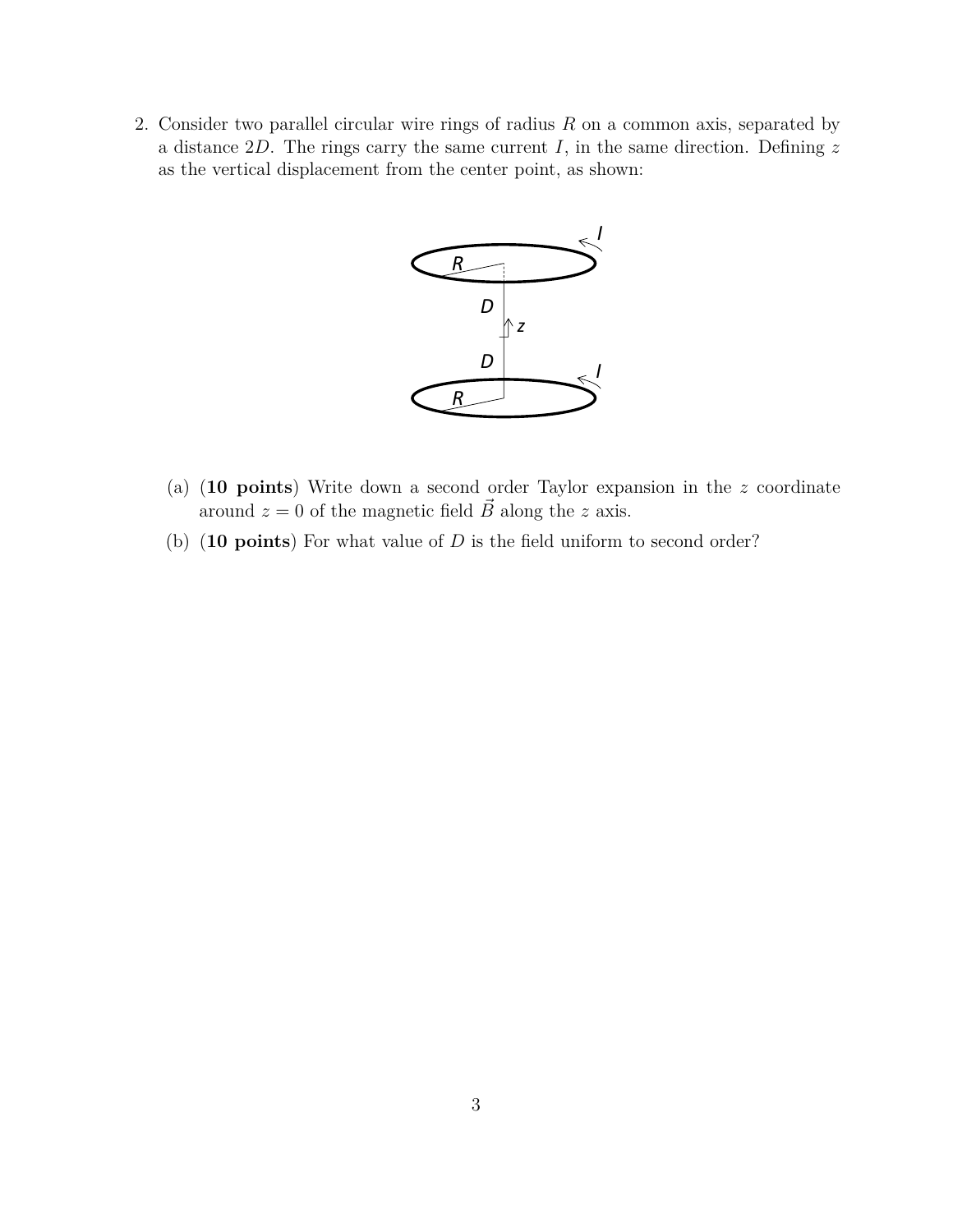3. An idea for interstellar propulsion is a solar sail: a low-mass large-area reflective surface that is propelled by radiation pressure from the Sun. Consider a sail with area A and mass m, that is at an angle  $\alpha$  relative to the direction to the Sun. The sail has a reflectivity  $\eta$ , and all photons that are not reflected by the sail are absorbed (make sure you think about both the reflected and absorbed photons).



- (a) (**16 points**) If the sail is a distance d from the Sun, which has a total luminosity, i.e. the total amount of energy it emits per unit time, of  $L_{Sun}$ , what is the acceleration of the sail due to the momentum imparted by the light? Give both the magnitude of the acceleration, and the angle  $\beta$  that the acceleration vector makes relative to the normal of the sail.
- (b) (**4 points**) What does  $\beta$  become in the limit of (i) perfect reflectivity, and (ii) perfect absorption? Give both an explicit expression and an easy-to-understand description of the direction.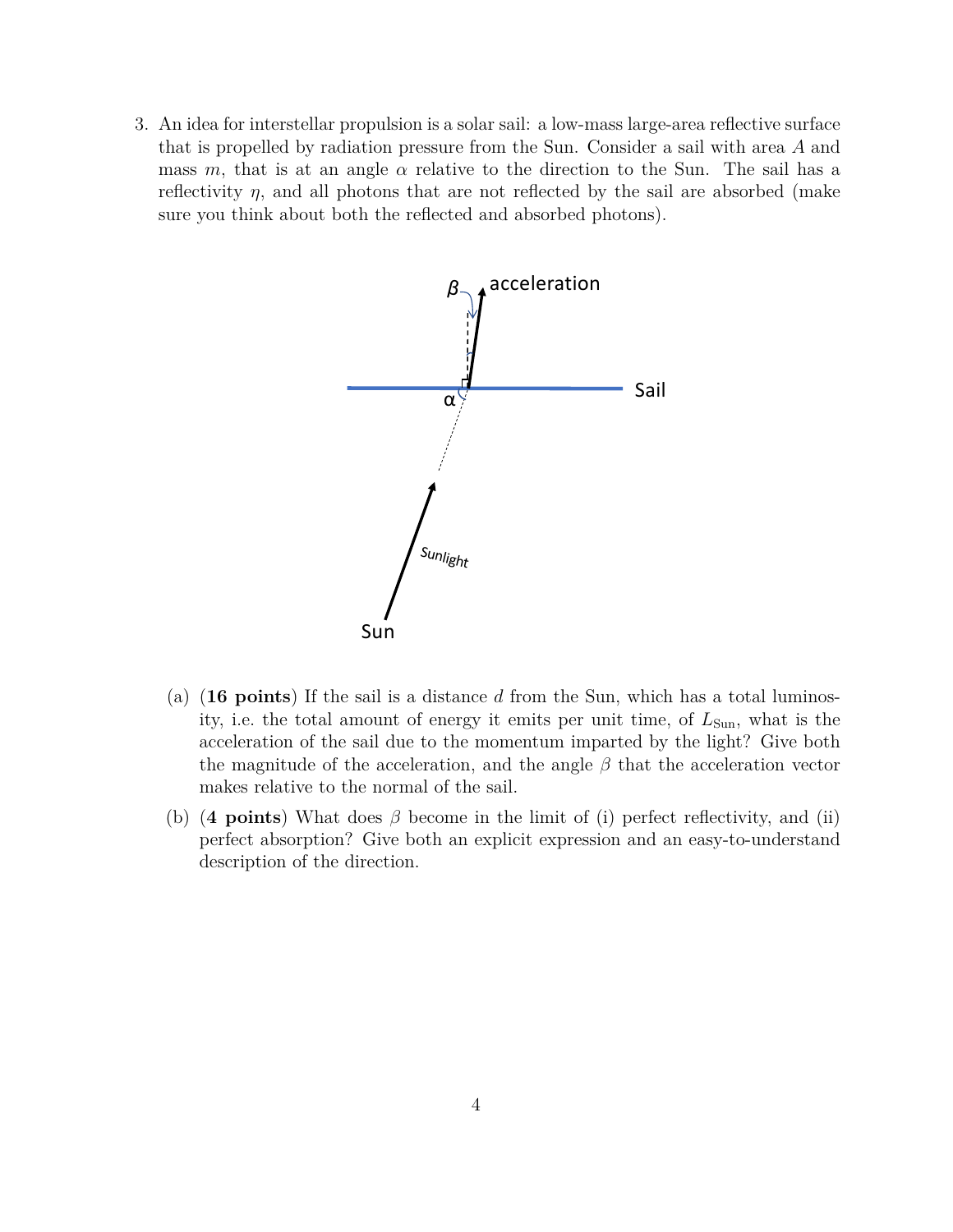- 4. A long, nonconducting, solid cylinder of radius  $R$  has a nonuniform volume charge density  $\rho$  that is a function of radial distance r from the cylinder axis:  $\rho = br^2$ , where  $\boldsymbol{b}$  is a constant. Find the electric field for:
	- (a)  $(10 \text{ points})$   $r < R$ .
	- (b) (**10 points**)  $r > R$ .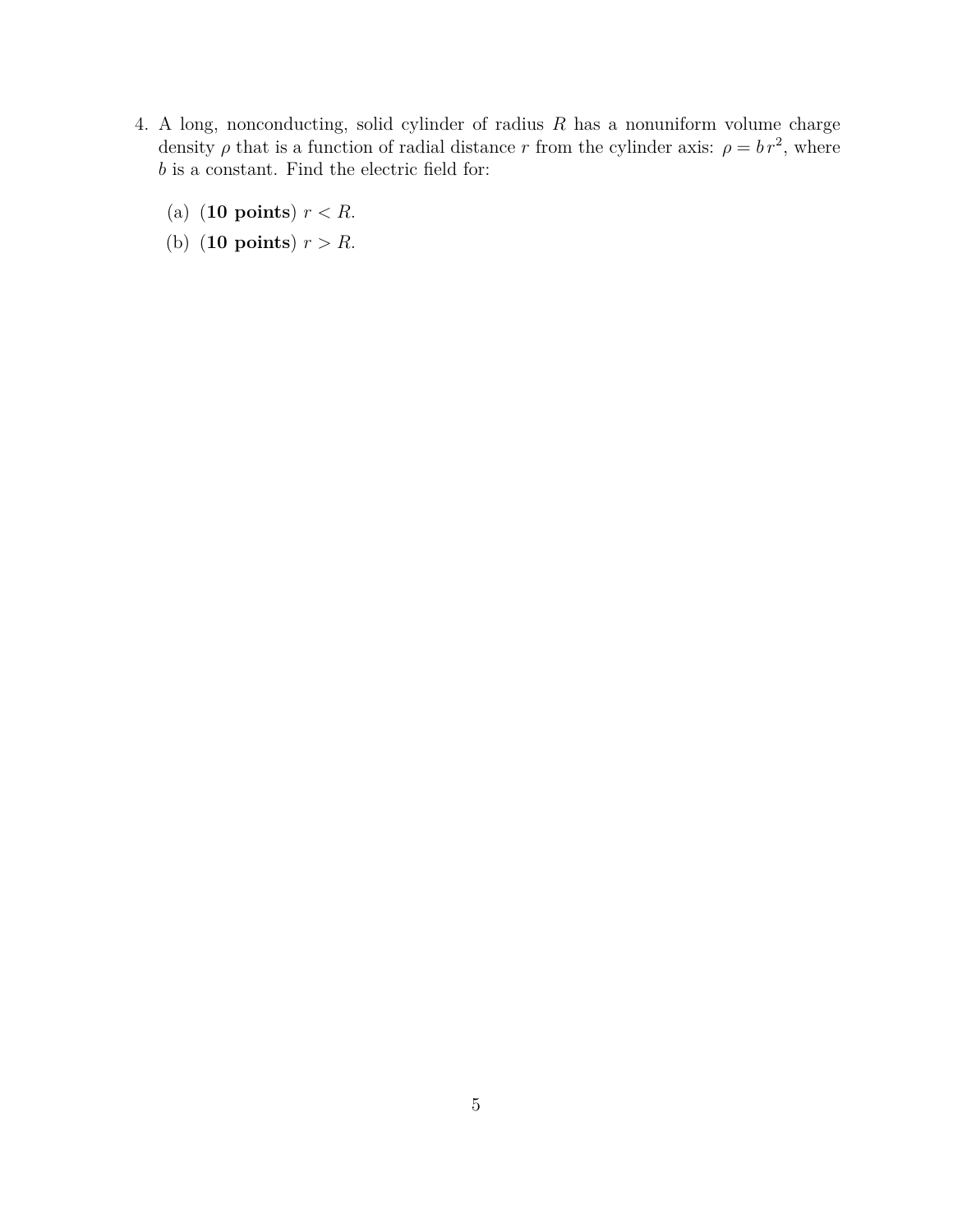- 5. A hollow cylindrical conductor of outer radius a and inner radius b carries a current  $i$  in a direction parallel to the central axis, which is uniformly distributed over its cross-section.
	- (a) (**5 points**) Find the magnetic field magnitude B for the radial distance r in the range  $b < r < a$ .
	- (b) (**5 points**) Show that when  $r = a$ , this equation gives the magnetic field magnitude  $B$  at the surface of a long straight wire carrying current  $i$ .
	- (c) (**5 points**) Show that when  $r = b$ , it gives zero magnetic field.
	- (d) (**5 points**) Show that when  $b = 0$ , it gives the magnetic field inside a solid conductor of radius a carrying current i.